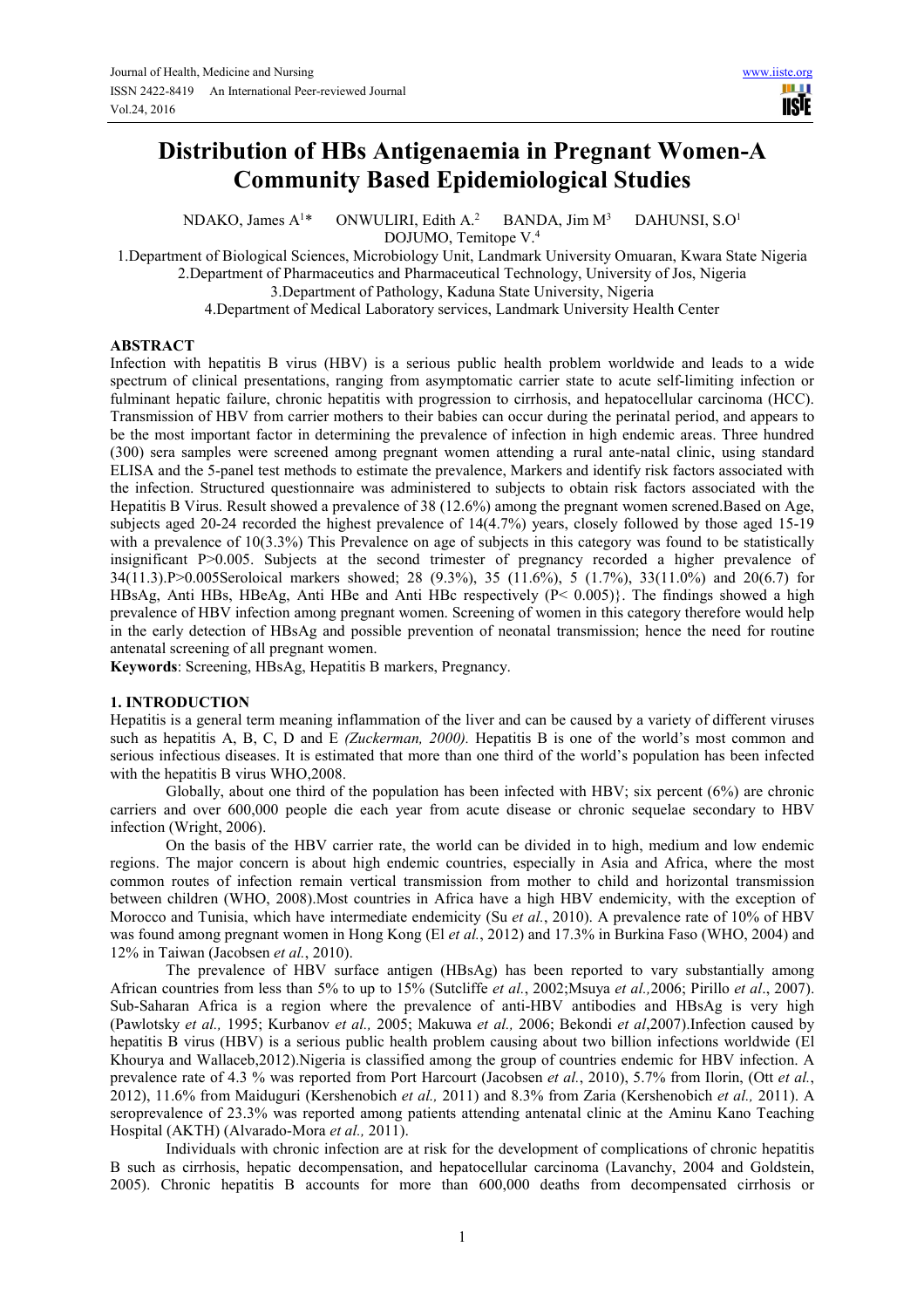hepatocellular carcinoma each year and is the 10th leading cause of death worldwide. (Lavanchy, 2004 and Goldstein, 2005).

 Transmission is commonly through blood transfusion, blood products, use of contaminated needles, vertical transmission (mother to child through infected birth canal), and sexual contact (WHO, 2009). Neonates born of chronically infected mothers have a 70-90% risk of the infection progressing to a chronic phase (El Khourya and Wallaceb, 2012).

 Vaccination is the most effective measure to reduce the global incidence of hepatitis B. Compared to other healthcare interventions, vaccination is an economically advantageous option, both in terms of costeffectiveness and benefit-cost ratios. In 1991, the World Health Organization (WHO) recommended that all countries introduce a policy of universal hepatitis B vaccination to prevent and control HBV infection and its long term sequelae on a global scale.

### **2. MATERIALS AND METHODS**

### **Study area and population**

The research was carried out at Jos North and South LGA, Plateau State-Nigeria. Pregnant women at various trimesters attending antenatal clinic of the communities were recruited for this study.

### **Ethical Clearance/Subject's Consent**

Ethical clearance was sought and obtained from the ethical committee of the PSSH, while informed consent was obtained from each Volunteer included in the study.

## **Questionnaire**

A well-structured questionnaire was issued to the subjects to obtain demographic and other relevant data.

# **Sample collection**

3 mls of venous blood was collected, duly labeled and allowed to clot and sera carefully separated into cryovials and stored at -20<sup>0</sup>C prior use.

**HBsAg TESTING:** Assay of collected commenced by carrying out an On-the-spot testing for HBsAg using the HBsAg test strip (Acon Laboratory incorporated USA), according to the manufacturer's instructions. Confirmatory tests were then performed with Monolisa HBsAg ULTRA assay (HBsAg ELISA test reagent) (Biorad Laboratories,USA) which is a one-step enzyme Immunoassay according to the manufacturer's instructions. HBV-5 panel test for the qualitative assessment of the markers of hepatitis B virus infection in human serum, plasma and whole blood. The HBV Panel Test is an Immunochromatographic assay method to quickly detect five major markers of HBV infections, HBsAg, Anti-HBs (HBsAb), Anti-HBc (HBcAb), HBeAg and Anti-HBe (HBeAb) in human blood specimens.

### **3. RESULTS AND DISCUSSION**

Prevalence of HBV among the pregnant women screened showed 38 (12.6%) Seropositivity. Based on Age, subjects aged 20-24 recorded the highest prevalence of 14(4.7%) years, closely followed by those aged 15-19 with a prevalence of 10(3.3%) This Prevalence on age of subjects in this category was found to be statistically insignificant P>0.005.Table 1. Subjects at the second trimester of pregnancy recorded a higher prevalence of 34(11.3).P>0.005,Table 2.Risk factors among Pregnant women screened showed that 14(4.6%) of subjects that tested positive had history of sharing sharp objects such as razor blades, nail cutters and scissors. This is followed by those who had history of blood transfusion 3(1.0%) P>0.005, Table 3.Educational status of subjects screened showed that subjects with Secondary level of Education recorded 21(7.0) Prevalence, Table 4. Prevalence of Markers among positive subjects screened**,** showed that the highest rate of positivity for HBsAg was 9.3%, the HBeAg recorded 1.7%.Anti-HBs which indicates antibody to the HBsAg showed 11.6% while Anti-HBe positivity recorded 11.0%, Anti-HBc Positivity showed 6.7%,) Table 5.Changes in Liver Enzymes among subjects that tested positive for the HBV showed a record of 26.3% Abnormality in ALT.

| Table 1; Distributions of Freghant women screened based on Age. |                       |                     |       |                |               |  |  |
|-----------------------------------------------------------------|-----------------------|---------------------|-------|----------------|---------------|--|--|
|                                                                 |                       | <b>No. Negative</b> |       | OR             | 95% C.I       |  |  |
| Exam. $(\% )$                                                   | Pos. $(%)$            | $(\%)$              |       |                |               |  |  |
|                                                                 |                       |                     |       | 1.33           | $0.33 - 5.36$ |  |  |
| 60(20.0)                                                        | 10(3.3)               | 50 $(16.7)$         |       | 0.69           | $0.18 - 2.60$ |  |  |
| 150 (50.0)                                                      | 14 $(4.7)$            | 136(45.3)           |       | 1.41           | $0.33 -$      |  |  |
|                                                                 |                       |                     |       |                | 6.10          |  |  |
| 40 $(13.3)$                                                     | 7(2.3)                | 33 $(11.0)$         |       | 1.16           | $0.23 - 5.81$ |  |  |
| 27(9.0)                                                         | 4 $(1.3)$             | (1.7)<br>23         | 0.070 |                |               |  |  |
| 10(3.3)                                                         | 2 $(0.7)$             | 8<br>(2.7)          |       |                |               |  |  |
| (2.7)<br>8                                                      | (0.3)                 | (2.3)               |       |                |               |  |  |
| 5(1.7)                                                          | 0 <sup>1</sup><br>(0) | (1.7)               |       |                |               |  |  |
|                                                                 |                       | Total Number No.    |       | <b>P-value</b> |               |  |  |

**Table 1: Distributions of Pregnant women screened based on Age.**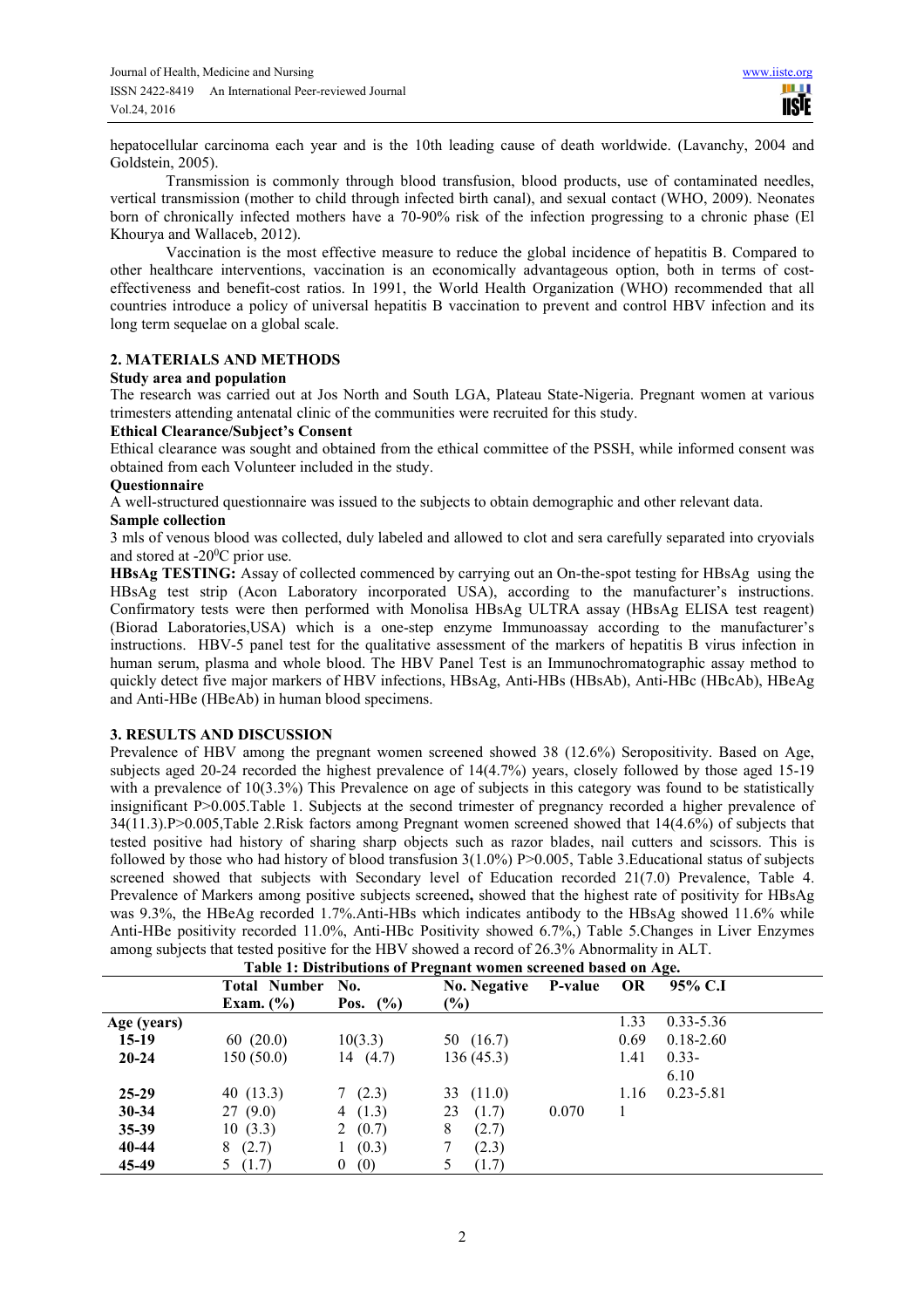

|                  | Table 2: Distributions of Pregnant women screened based on Trimester. |                   |                             |       |                          |                          |  |
|------------------|-----------------------------------------------------------------------|-------------------|-----------------------------|-------|--------------------------|--------------------------|--|
|                  | <b>Total Number</b><br>No.<br>Exam. $(\% )$<br>$($ %)<br>Pos.         |                   | No. Negative P-value<br>(%) |       | - OR                     | 95% C.I                  |  |
| <b>Trimester</b> |                                                                       |                   |                             |       |                          |                          |  |
| <b>First</b>     | (2.7)<br>8                                                            | (0.0)<br>$\theta$ | (2.7)<br>8                  |       | $\overline{\phantom{0}}$ | $\overline{\phantom{a}}$ |  |
| Second           | 243(81.0)                                                             | 34(11.3)          | (69.7)<br>209               |       | 1.83                     | $0.62 - 5.42$            |  |
| <b>Third</b>     | 49 (16.3)                                                             | (1.3)<br>4        | (15.0)<br>45                | 0.150 |                          |                          |  |

|                               | Table 3: Distributions of Pregnant women screened based clinical Risk Factors. |                   |                                |       |      |               |
|-------------------------------|--------------------------------------------------------------------------------|-------------------|--------------------------------|-------|------|---------------|
|                               | <b>Total Number</b><br>Exam. $(\% )$                                           | No.<br>Pos. $(%)$ | No. Negative P-value<br>$(\%)$ |       |      | OR 95% C.I    |
|                               | <b>Exposure to risky behaviors</b>                                             |                   |                                |       |      |               |
|                               | (Sharing of sharp objects)                                                     |                   |                                |       |      |               |
| <b>Yes</b>                    | 80 (26.6)                                                                      | 14 $(4.6)$        | (22.0)<br>66                   |       |      |               |
| No.                           | 220(73.3)                                                                      | 24(8.0)           | (65.3)<br>196                  | 0.114 | 1.73 | 0.85-3.54     |
|                               | <b>History of Blood Transfusion</b>                                            |                   |                                |       |      |               |
| <b>Yes</b>                    | 16(5.3)                                                                        | 3(1.0)            | 13<br>(4.3)                    |       | 1    |               |
| No.                           | 284(94.7)                                                                      | 35(11.6)          | 249<br>(83.0)                  | 0.223 | 1.64 | $0.45 - 6.05$ |
| <b>History of Vaccination</b> |                                                                                |                   |                                |       |      |               |
|                               | (22.3)<br>67                                                                   | (0.3)             | (22.0)<br>66                   |       |      |               |
| Yes                           |                                                                                |                   |                                |       |      |               |
| No.                           | 233 (77.7)                                                                     | 37(12.3)          | (8.03)<br>196                  | 0.119 | 0.08 | $0.01 - 0.60$ |
|                               |                                                                                |                   |                                |       |      |               |

### **Table 4: Distributions of Pregnant women screened based on demographic Factors and Educational**

| Status.            |                                      |                       |                               |         |           |               |  |  |
|--------------------|--------------------------------------|-----------------------|-------------------------------|---------|-----------|---------------|--|--|
|                    | <b>Total Number</b><br>Exam. $(\% )$ | No.<br>$($ %)<br>Pos. | <b>No. Negative</b><br>$(\%)$ | P-value | <b>OR</b> | 95% C.I       |  |  |
| Family             |                                      |                       |                               |         |           |               |  |  |
| status:            |                                      |                       |                               |         |           |               |  |  |
| Monogamy           | 239 (79.7)                           | 27(9.0)               | 212<br>(70.1)                 |         |           |               |  |  |
| Polygamy           | (20.3)<br>61                         | 11(3.6)               | 50<br>(16.7)                  | 0.151   | 0.58      | $0.27 - 2.25$ |  |  |
| <b>Educational</b> |                                      |                       |                               |         |           |               |  |  |
| status:            |                                      |                       |                               |         |           |               |  |  |
| Primary            | 50 (16.7)                            | 3(1.0)                | 47<br>(15.7)                  |         | 0.69      | $0.17 - 2.71$ |  |  |
| Secondary          | 136(45.3)                            | 21(7.0)               | (38.3)<br>115                 |         | 1.96      | 0.83-4.64     |  |  |
| <b>Tertiary</b>    | (6.7)<br>20                          | 6(2.0)                | 14<br>(4.7)                   |         | 4.61      | 1.39-15.29    |  |  |
| <b>Informal</b>    | (31.3)<br>94                         | 8(2.6)                | 86<br>(28.6)                  | 0.045   |           |               |  |  |

**KEY:**  $OR = Odd ratio.CI = Confidence Interval$ 

| Table 5 - Prevalence of HBV markers among Positive subjects screened |                     |                    |                      |                       |                      |                |  |  |
|----------------------------------------------------------------------|---------------------|--------------------|----------------------|-----------------------|----------------------|----------------|--|--|
|                                                                      | HBSAg               | HBeAg              | Anti-HBs             | Anti-HBe              | Anti-HBc             | P-Value        |  |  |
| <b>Results</b>                                                       | No. $(\% )$         | No. $(\%)$         | No. (%)              | No. $(\% )$           | No. (%)              |                |  |  |
| <b>Positive</b><br><b>Negative</b>                                   | 28(9.3)<br>272(90.) | 5(1.7)<br>295(98.0 | 35(11.6)<br>265(88.0 | 33(11.0)<br>267(89.0) | 20(6.7)<br>280(93.3) | $P \le 0.0001$ |  |  |
| <b>Total</b>                                                         | 300(100)            | 300(100)           | 300(100)             | 300(100.0)            | 300(100.0)           |                |  |  |

### **DISCUSSION**

Neonates who contract Hepatitis B Virus will have almost 90% risk of developing chronic HBsAg carriage and chronic liver disease. Infants may also spread the disease to siblings and to the community Sriprakash and Anil (1997). About 80-90% of chronic infections have been found amongst infected neonates born to HBsAg positive carrier mothers, followed by 30% of children uninfected before 6-months of age (Vranckx *et al.,* 1999)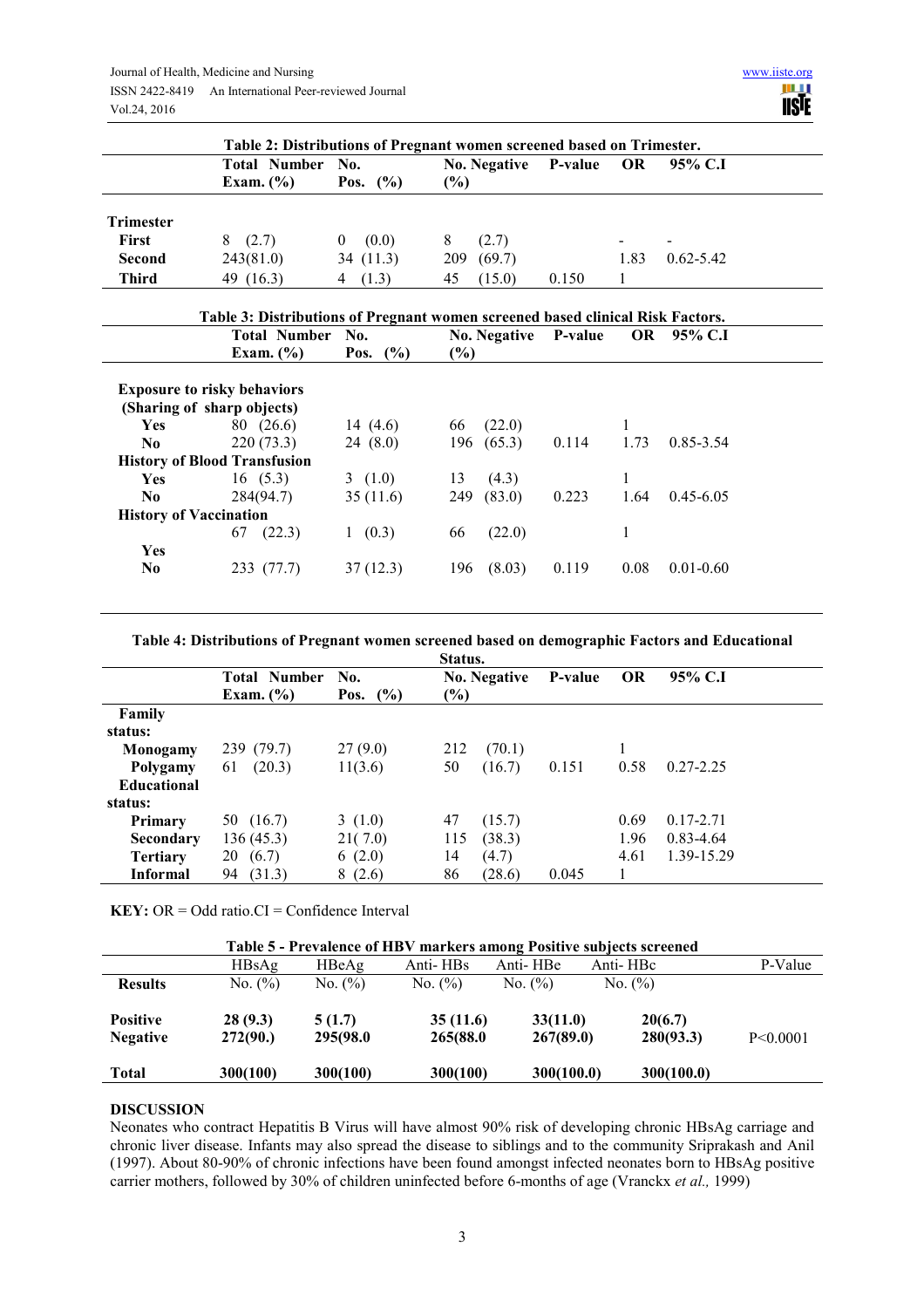When a pregnant woman is infected with HBV, there is a chance she may infect her fetus; 10-20% of women seropositive for HBsAg transmit the virus to their neonates (Vranckx *et al.,* 1999). In women who are seropositive for both HBsAg and HBeAg, mother-to-child transmission is approximately 90%. (Rumi, *et al.,*  1998; Luka, *et al.,* 2008).

In this study, 12.6% of pregnant women screened in our location of study were seropositive for the HBsAg. A similar work by Ndako *et al,* (2012) among pregnant women in Bayara Bauchi recorded a prevalence of 17.2%. The result obtained is significant if compared with a related study in Maiduguri which showed that prevalence increased from 11.6% in 1994 to 15.8% in 1999 (Onwuka and Baba,1999). The study by Ndams *et al*, 2008 among pregnant women at Minna, reported 12.3% prevalence.

Furthermore, the results obtained in this study are equally higher than those obtained by Pennap *et al*, (2011) who recorded a prevalent rate of 6.67% among pregnant women attending ante- natal clinic in Federal Medical Center Keffi, from Zaria, (8.3%) prevalence in a study carried out in Northwest Nigeria (Luka *et al*, 2008 and Jatau *et al,* 2009) and from Port Harcourt, South Nigeria (2.89%) prevalence was reported by (Obi *et al,*  2006) while Akani *et al,* 2005 reported a prevalent rate of 4.3% and from Ilorin, North Central Nigeria (Agbede, *et al.,* 2007) recorded a prevalence of 5.7% in a study conducted among mothers and their pre-school children.

In this study women aged 20-24 recorded 4.7% prevalence compared to other age groups, this is compared to the work of Ndako *et al.* (2011) where women aged 20-29 recorded 6.1% prevalence. This is however contrary to the report of Pennap *et al*,(2011) who recorded a high prevalence of 12.5% among pregnant women aged 40-44.The resultant high prevalence among this age group in our study is attributed to the fact that these women fall within the sexually active age bracket.According to Zali *et al*,(1996),age is an important factor in epidemiological studies hence the age of acquiring infection was found to be a major determinant of the incidence of HBV.

Most of the women studied were in the 2nd trimester of gestation, this group also had the highest HBsAg seropositivity of 11.3%, the result obtained in this study is similar to those of Ndako *et al,*(2011) where most of the women studied were also in their 2nd trimester of gestation, with a seropositivity of 12.8%, this is however lower than those of Ndams *et al*, 2008 who obtained a higher prevalence of 13.4% at the 2nd trimester of pregnancy.

Women with a history of blood transfusions recorded a prevalence of 1.0%, while those with history of use of unsterilized/sharp instruments also recorded 4.6% prevalence which was statistically higher compared to other risk factors. This implies that the infections in this class of women possibly resulted from wounds obtained from exchange or re-use of sharp instruments.

Transmission mechanisms of infection include vertical transmission from mother to child, which is associated with a greater probability of generating carriers and consequently of maintaining the infection in the population. Some authors point out that the proportion of carriers among children born to mothers with a history of HBsAg seropositivity can range between 70% and 90% (Sáenz-González *et al*,2001) Thus, inclusion of the vaccine against HBV in the universal vaccination program has been recommended among the strategies for controlling the infection (WHO,2008). These screening programs would allow the timely administration of a vaccine in newborns born to seropositive mothers (Sáenz-González *et al*,2001).

Sociodemographic factors, most importantly the level of health education on prevention, may play a role in our location of study. Other reasons include low economic status, low educational level, lack of early seeking of health-care assistance, and absence of a better effective utilization of available health-care facilities.

In endemic areas, where the rate is >5%, most individual are infected from a carrier mother to her baby through placenta and during delivery (vertical transmission) or in early childhood while horizontal transmission is also possible among children, families and close personal relations (Dufour *et al.,* 2000). Without intervention, a mother who is positive for HBsAg has a 20% risk of passing the infection to her offspring at the time of birth. This risk is as high as 90% if the mother is also positive for HBeAg. Hepatitis B virus has a high rate of vertical transmission causing congenital infections in babies born to infected mothers. The finding of this present study confirms the findings of earlier studies that HBV is endemic in Nigeria. It has also shown that ignorance remains a key factor in the spread of HBV in Nigeria, (Onwuliri *et al*, 2008). From this study the highest rate of positivity recorded with regards to seromarkers involved the HBsAg with 9.3%, according to (Lee, 2010).

The presence of HBsAg for longer than 6 months after acute infection indicates chronic infection. The detection of HBsAg and absence of IgM anti-HBc in a single serum specimen also generally indicates chronic HBV infection. Shortly after the appearance of the HBsAg, the hepatitis B e antigen (HBeAg) generally becomes evident (Ganem and Prince, 2004).Although serum HBV DNA assays will show the presence of HBV DNA prior to the appearance of HBsAg or HBeAg, with HBV DNA levels,(Rehermann *et al*.,1996).

The HBeAg recorded in this study showed 1.7%.Previous study (Yang *et al*, 2004) reported that the presence of HBeAg in serum indicate active viral replication. The continued presence of HBeAg generally reflects higher HBV DNA levels and greater infectiousness according the study, Some patients with chronic HBV infection may have resolution of their HBeAg along with appearance of anti-HBe, and this usually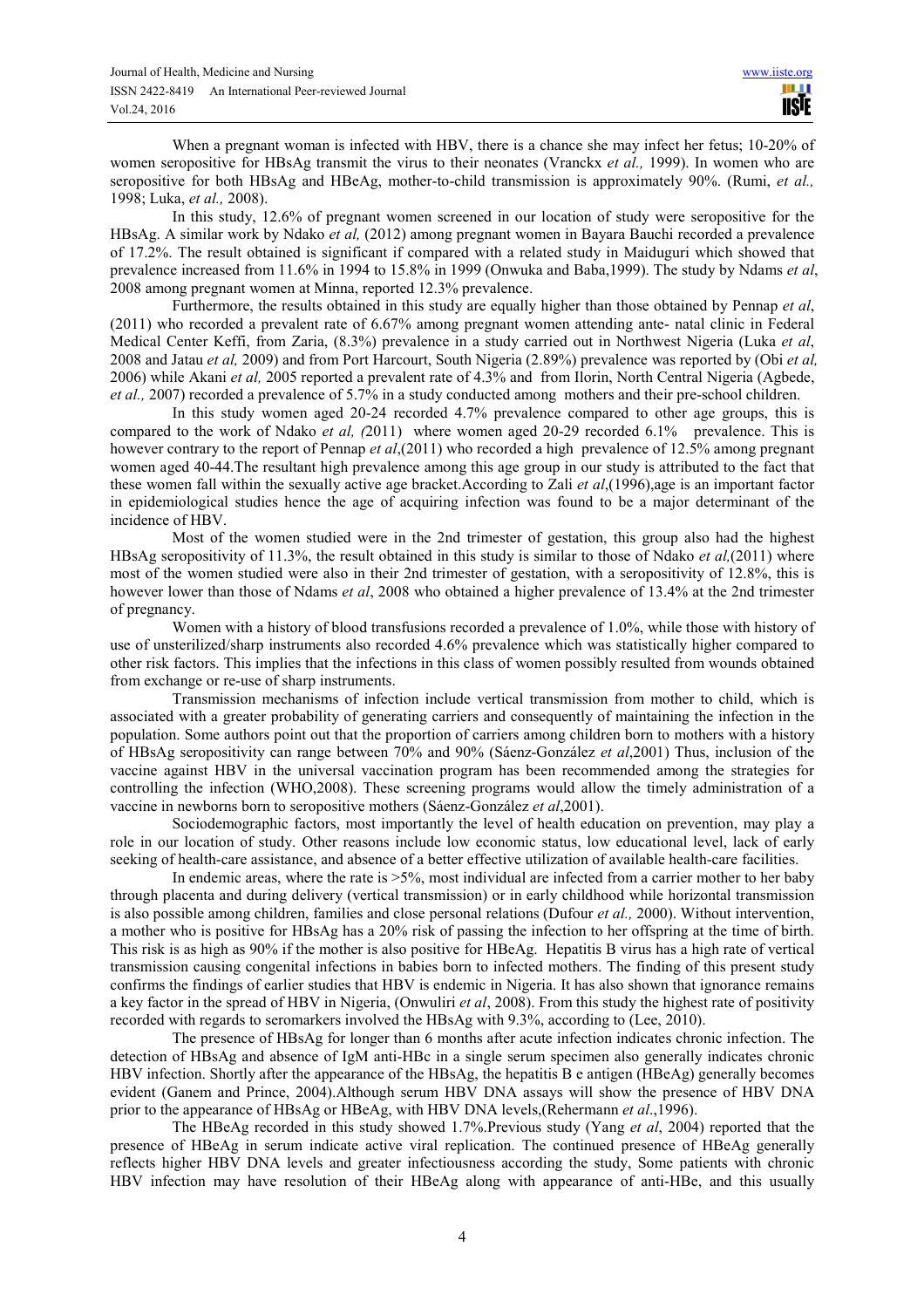correlates with low (or absent) HBV levels and relatively normal levels of hepatic aminotransferase levels (Lee,1997).Conversely, Anti-HBe recorded 11.0%. Anti-HBs which indicate antibody to the HBsAg showed 11.6% While Anti-HBs recorded 18.7% positivity among subjects aged 15-19years, subjects aged 25-29 years recorded 8.4% positivity to the Anti-HBs. For those patients who resolve their infection, HBsAg disappears at about 3 to 6 months, often just prior to the detection of antibodies to hepatitis B surface antigen (anti-HBs).The presence of anti-HBs following acute infection generally indicates recovery and protective \immunity against reinfection. In addition, patients with resolution of infection have disappearance of HBeAg and development of antibodies to hepatitis B e antigen (anti-HBe). Patients with resolved infection have persistence of anti-HBc for life, but about 4 to 6 months after the appearance of anti-HBc, the total anti-HBc predominantly consists of IgG. Some patients with self-limited infection, however, may still have low levels of HBV DNA in blood; whether the HBV DNA is part of intact virions remains unknown (Rehermann,1996).Earlier studies (Zhang *et al*, 2010) reported that the history of vaccination could be attributed to HBsAb positivity, which should increase the confidence of the population on immunization process.

Changes in Liver enzymes in the study conducted by Tsai *et al,*(2008), showed that Liver function tests are used to determine if the liver has been damaged or its function impaired. Elevations of certain liver tests in relation to others aids in that determination. The aminotransferases (which include ALT and AST) are notably elevated in liver damage caused by liver cell disease (hepatocellular disease). Alanine aminotransferase (ALT), Pregnant women screened in this study recorded 26.3% Abnormality in ALT levels which have been correlated positively with liver inflammation, while patients with persistently normal ALT levels had significantly lower liver damage compared with patients with either intermittent of persistently elevated ALT Levels (Zhang et al, 2011).Therefore measurement of aminotransferase levels by serial observations and analysis remain the most common and convenient way to identify liver inflammation in patients particularly with chronic HBV infection.

# **4. CONCLUSION AND RECOMMENDATION**

The reported prevalence in this study is a cause for concern and warrants the initiation of routine antenatal screening for HBV infection within communities. Similarly, HBV positive pregnant women represent a major reservoir of the virus in any community and can be passed on to the children either vertically or even horizontally. This finding equally underscores the need for a comprehensive programme of action to reverse the present state of endemicity and to halt further spread of the virus. It is hereby strongly recommended that awareness campaign about the disease be intensified while public immunization of the populace is highly encouraged.

### **5. ACKNOWLEDGEMENT**

Vice-Chancellor and Management of Landmark University Omu-aran, Kwara state.

Staffs of the Microbiology Laboratory, LMU-Omuaran.

Department of Biomedical sciences LAUTECH, Oshogbo Campus.

Staffs of Virology department Federal College of Medical Laboratory Technology,Vom Plateau State.

### **REFERENCES**

- Akani, C. I., Ojule, A. C., Opurum, H. C., Ejilemele, A. A. (2005). Seroprevalence of HBsAg in pregnant women in Port Harcourt. Nigeria. *Nigeria Postgraduate Medical Journal,* 12(**4**): 266-270.
- Agbede, O.O., Iseniyi, J.O., Kolawale, M.O. and Ojuwa, A. (2007). Risk factors and seroprevalence of Hepatitis B antigenemia in mothers and their pre-school children in Ilorin, *Nigeria Journal of Therapy* 4:67-72.
- Alvarado-Mora, M.V. (2011). Hepatitis B (HBV), hepatitis C (HCV) and hepatitis delta (HDV) viruses in the Colombian population - How is the epidemiological situation? PLoS One 6:e18888.
- Dufour, D.R., Lott, J.A., Nolte, F.S., Gretch, D.R., Koff, R.S. and Seeff, L.B.(2000). Diagnosis and monitoring of hepatic injury: Recommendations for use of laboratory tests in screening, diagnosis, and monitoring*. Journal of ClinicalChem.*46 (12):2050-2068.
- El-Magrahe, H, Furarah, A.R., El-Figih, K., El-Urshfany, S. and Ghenghesh, K.S.(2010). Maternal and neonatal seroprevalence of Hepatitis B surface antigen (HBsAg) in Tripoli, Libya. *Journal of Infections in Developing Countries.4:168*–170.
- El Khourya, A.C. and Wallaceb, C. (2012). Economic burden of hepatitis C-associated diseases: Europe, Asia Pacific, and the Americas. *Journal of Medical Economics.*
- Goldstein, S.T.(2005). A mathematical model to estimate global hepatitis B disease burden and vaccination impact. *International Journal of Epidemiology*, 34:1329-1339.
- Jacobsen, K.H. and Wiersma, S.T. (2010). Hepatitis A virus seroprevalence by age and world region, 1990 and 2005. *Vaccine,* 28: 6653–6657.
- Jatau, E.D. and Yabaya, A.(2009). Seroprevalence of hepatitis B virus in pregnant women attending a clinic in Zaria, *Nigeria. Science World Journal,* 9 (4)7-9.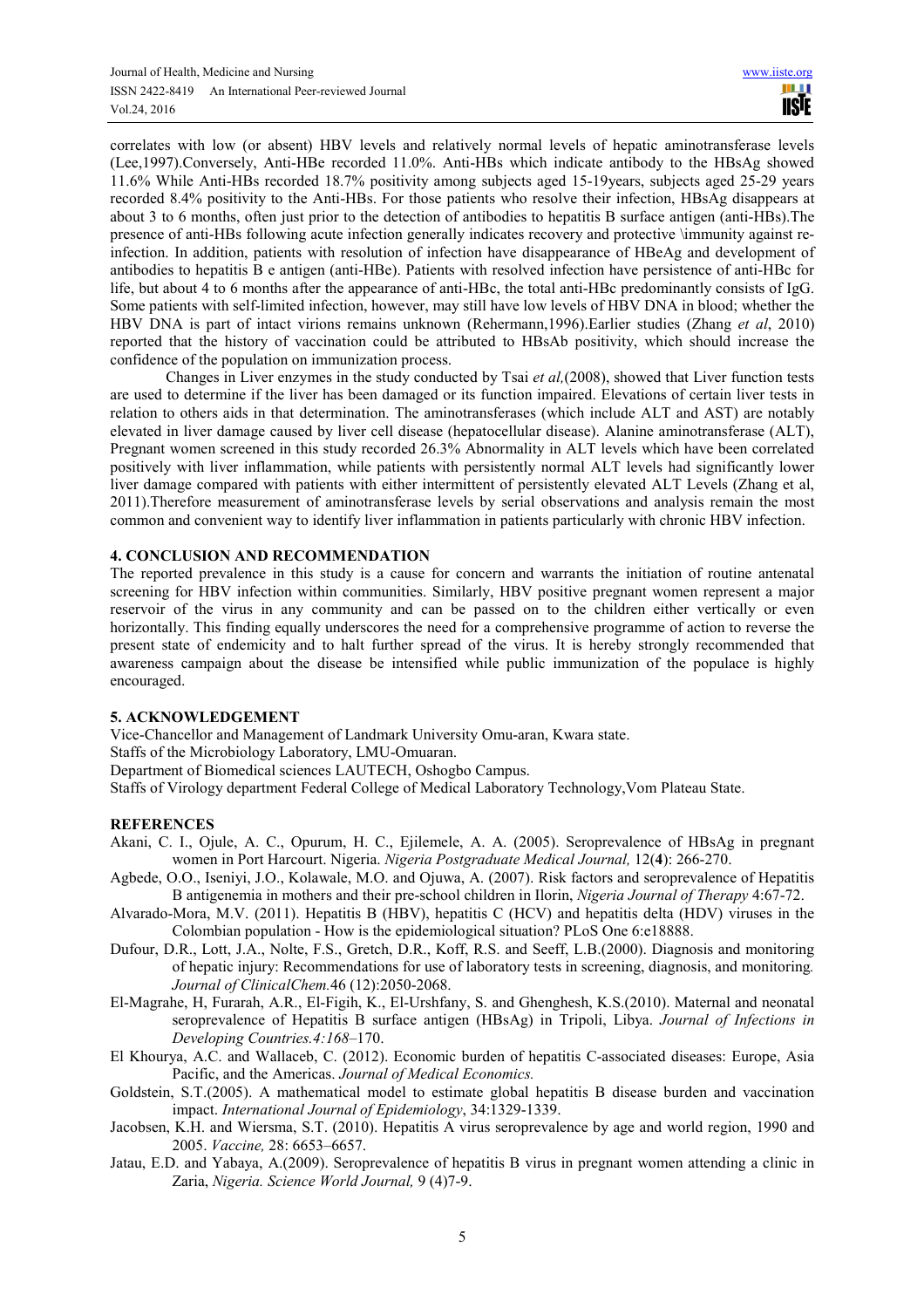- Kershenobich, D.(2011).Trends and projections of hepatitis C virus epidemiology in Latin America. Liver Int, 2:18-29.
- Lavanchy, D.(2004). Hepatitis B virus epidemiology, disease burden, treatment, and current and emerging prevention and control measures. *Journal of Viral Hepatitis,* 11:97-107.
- Luka, S.A., Ibrahim, M.B. and Iliya, S.N.(2008). Seroprevalence of hepatitis B surface antigen among pregnant women attending Ahmadu Bello University Teaching Hospital Zaria. *Nigerian Journal of Parasitology*, 29(1):38-41.
- Msuya, S.E, Mbizvo, E.M., Hussain, A., Sam, N.E. and Stray-Pedersen, B. (2006). Seroprevalence of hepatitis B and C viruses among women of child- bearing age in Moshi Urban, Tanzania. *East African Medical Journal*, 83: 91-94.
- Ndako, J, A, Nwankiti, O.O, Echeonwu, G.O.N Junaid, S. A, Onyeka, A. and Tiri, J.A. (2011).Studies on Prevalence and Risk Factors for Hepatitis B Surface Antigen among Secondary School Students in North-central, Nigeria.*Sierra Leone Journal of Biomedical Research*,3(3) 163-168.
- Ndako,J.A.,Echeonwu,G,O,N.,Nwankiti,O.O.,Onovoh,E.M.,UJah,A.,Shidali,N.N.,Ikani,P.A.
- (2012). Sero-survey of Hepatitis B surface antigen amongst pregnant women attending Infectious Disease Hospital Bayara- Bauchi, Nigeria.*Microbiology Research Journal*, 3(10):42-45.
- Ndams, I.S., Joshua, I.A., Luka, S.A., Sadiq, H.O. (2008).Epidemiology of Hepatitis B infection among pregnant women in Minna, Nigeria. *Sci. World Journal*. 3:5-8.
- Obi, R.K., Umeh, S.C., Okurede, O.H. and Iroagba, I.I. (2006). Prevalence of hepatitis B virus infection among pregnant women in antenatal clinic in PortHarcourt, Nigeria. *African Journal of Clinical Experimental Microbiology,*7:78-82.
- Onwuka, I.S. and Baba, S.S. (1999).Hepatitis B and C virus infection among pregnant women in Maiduguri *Nigeria. Eur. Journal of Public Health*, 2:60-2.
- Onwuliri, F.C., Ndako, J.A., Olabode, A.O., Onwuliri, E.A., Echeonwu, G.O.N., Okeke, O.I and Maliki, M. (2008).Seroprevalence of Hepatitis B surface antigen (HBsAg) among pregnant women in Vwang District Plateau State Nigeria. *Nigerian Journal of Biotechnoly*,19: 60-65.
- Ott, J.J., Stevens, G.A., Groeger, J., Wiersma, S.T. (2012).Global epidemiology of hepatitis B virus infection: new estimates of age-specific HBsAg seroprevalence and endemicity. Vaccine, 9:(12):2212–2219.
- Pennap, G.R., Osanga, E.T. and Ubam, A.(2010). Seroprevalence of Hepatitis B surface antigen among pregnant women attending antenatal clinic in Federal Medical Center Keffi, Nigeria. *Resource Journal of Medical Science,*5:80-82.
- Perrillo, M.F., Bassani, L., Germinario, E.A., Mancini, M.G., Vyankandondera, J.,Okong, P.,Vella, S. and Guiliano, M. (2007). Seroprevalence of hepatitis B and C viruses among HIV-infected pregnant women in Uganda and Rwanda. *Journal of Medical Virology*, 79: 1797-1801.
- Pawlotsky, J.M., Dusheiko, G. and Hatzakis, A.(2008).Virologic monitoring of hepatitis B virus therapy in clinical trials and practice: recommendations for a standardized approach. Gastroenterology,134:405- 415.
- Rumi, M.A., Begumhassan, M.S., Hassan, S.M., Azam, M.G. and Hassan, K.N.(1998). Detection of hepatitis B surface antigen in pregnant women attending a public hospital for delivery: implication for vaccination strategy in Bangladesh. *American Journal of Tropical Medicine,* 59:318-22.
- Sáenz-González, M.C. (2001). Hepatitis B, Hepatitis C, Hepatitis D y Hepatitis G, Enfermedades Transmisibles-Hepatitis B: Medicina Preventiva Salud Pública. Barcelona, España: Ed. Mason,540-548.
- Sriprakash, I., Anil, T.P. (1997). Routine prenatal screening of Indian women for HBsAg: benefits derived versus cost. Tropical Doctors, 27:176-177.
- Sutcliffe, S., Taha, T.E., Kumwenda, N.I., Taylor, E. and Liomba, G.N.(2002). HIV-1 prevalence and herpes simplex virus 2, hepatitis C virus, and hepatitis B virus infections among male workers at a sugar estate in Malawi. *Journal of Acquired Immune Deficiency Syndrome,* 31: 90-97.
- Su, J., Brook, R.A., Kleinman, N.L. and Corey-Lisle, P.(2010). The impact of hepatitis C infection on work absence, productivity, and healthcare benefits costs. Hepatology,52(2):436–42.
- Tsai, N. C., P. S. Holck, L. L. Wong, and A. A. Ricalde. 2008. Seroepidemiology of hepatitis B virus infection: Analysis of mass screening in Hawaii. *Hepatology International* 2(4):478-485.
- Vranckx, R., Alisjahbana, A. and Meheus, A. (1999). Hepatitis B virus vaccination and antenatal transmission of HBV markers to neonates. *Journal of Viral Hepatology,* 6:135-139.

World Health Organization (WHO). (2008). Hepatitis B vaccines. Weekly Epidemiological Record, 79: 255-263.

- Wright, T.L. (2006). Introduction to chronic hepatitis B infection.*American Journal of Gastroenterol;*101 (1): 81-86.
- Zali, M.R., Mohammed, K. and Farhadi, A.(1996). Epidemiology of hepatitis B in the Islamic Republic of Iran. *East Mediterr. Health Journal*, 2:290-299.